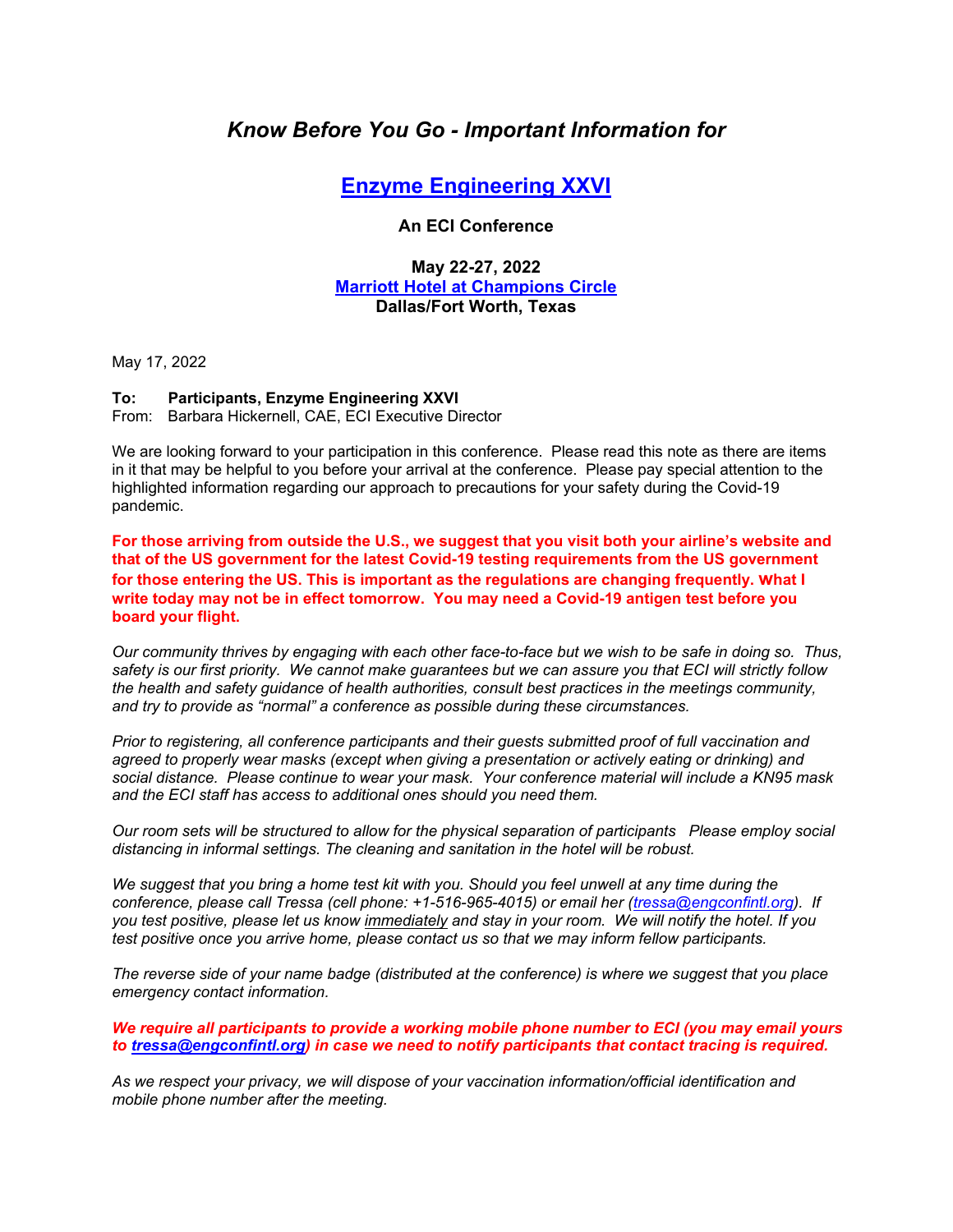#### **Conference Hotel:** The Dallas/Fort Worth Marriott Hotel and Golf Club 3000 Championship Parkway, Roanoke, TX 76177 (Phone: 1-817-961-0800)

Note that check-in time is 15:00 and check-out time is noon. Luggage will be stored if your room is not yet available upon your arrival.

#### **Transportation from DFW Airport:**

The hotel is 23 miles from the airport. The hotel does not provide a shuttle.

Taxi service is available on the lower level of Terminals A, B, C, D and E. There is a DFW Airport Guest Assistant at taxi stands between 8 am and midnight to help control the flow. If you should have a special request for a taxi after midnight, please call +1-972-973-4061.

App-based transportation network providers (e.g., Uber, Lyft, INGZ and Alto) are located at the upper level curbside of each terminal.

If you rent a car, free parking is available at the hotel.

**Sunday conference check-in:** Begins at 15:00 in the Trinity Ballroom Foyer and will be followed at 17:00 by the opening plenary in Trinity Ballroom. Dinner will begin at 19:00 in The Paddock.

**Meals**: Reminder that Wednesday dinner is on your own.

**Monday morning:** The first technical session begins at 08:30 in Trinity Ballroom.

**Weather:** Temperature highs are expected to be in the mid-80s °F (29° C) and lows in the mid-60s °F (18°C) during the conference week. Please check www.weather.com for an update before you pack. In any case, we advise that you bring sunscreen and a sweater or jacket for the meeting room.

**Speakers:** We expect that all presentations will be on PowerPoint and we will have a computer projector as well as a laptop with Microsoft PowerPoint. Please bring your presentation on a memory stick for loading onto the ECI computer and load it onto the conference computer well prior to the start of the session (preferably the day before). Be sure that you have provided your session chair with a *brief* biography for your introduction. You will have a well-informed audience, so you can omit introductory slides. The audience can always ask questions. Use large fonts in the figures (including graphs) so that they can be read in one glance.

It is essential to the conference schedule that you keep to your given time - and be certain that you allow enough time for questions/discussion. Keeping in the tradition of these conferences, please be available during the conference for discussion and questions. Meals and social hours are perfect for discussion and questions.

Our audio-visual graduate student is **Shelby Anderson** and she will assist speakers in loading their presentations on the conference laptop.

**Enzyme Engineering Award**: Congratulations to **Uwe Bornscheuer** who will present the award lecture on Thursday evening.

**Dress:** ECI conferences are casual.

**Electricity:** If you are coming from outside North America, **p**lease be certain to bring the proper electrical adapter for your electrical appliances.

**Poster Presenters:** The posters should be hung by noon on Monday. Posters should be no more than 1.5 m high x 1.0 m wide. The poster session is scheduled for Monday after dinner; however, posters will be available for viewing from Monday evening through Thursday lunch. Please remove your poster on Thursday afternoon before the banquet.